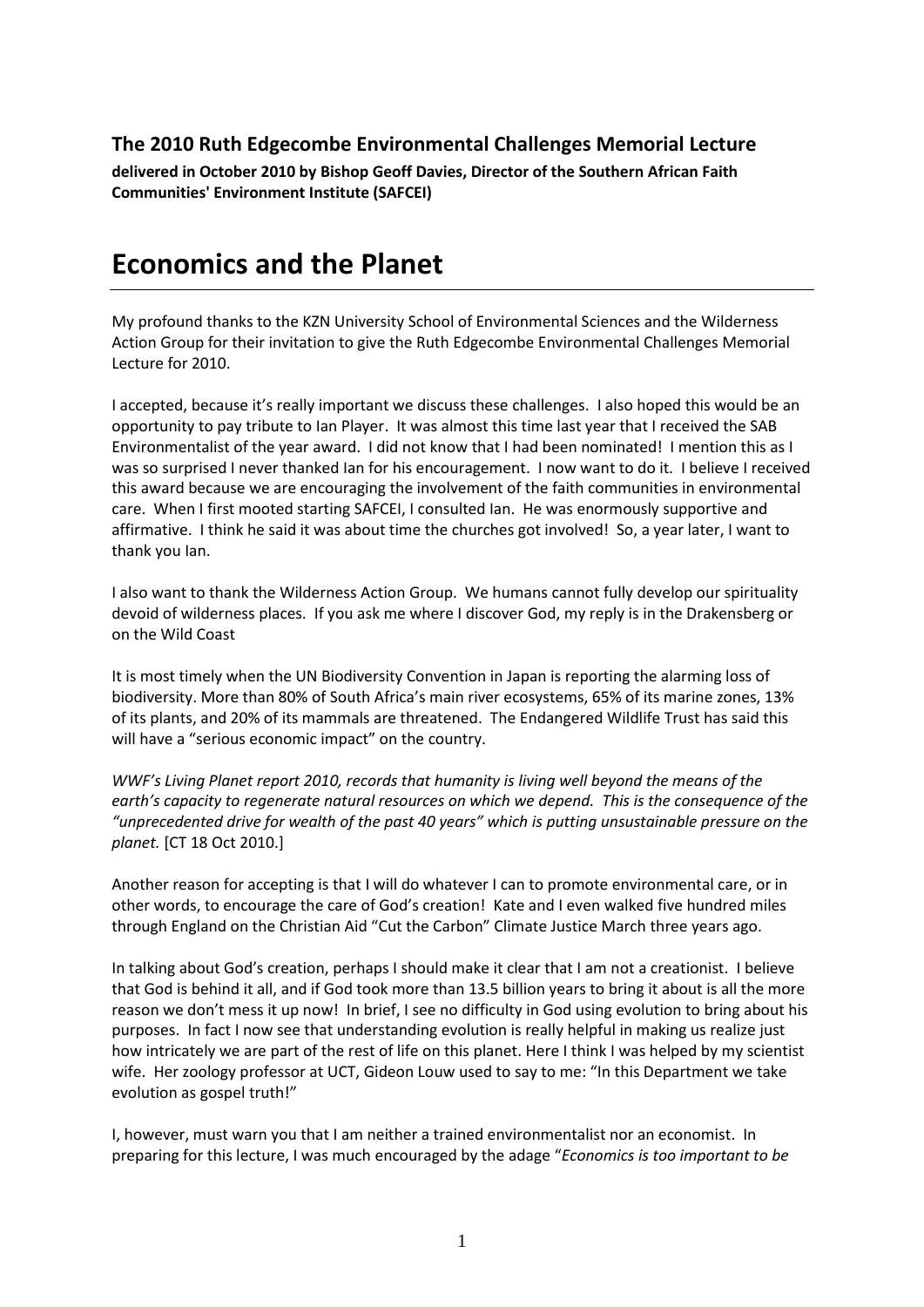*left to the economists."* Economics involves all of us, and when I hear what is taught in universities, I have to say that our economists have not been very good housekeepers.

I read history – which all people should study – and social Anthropology at UCT and Theology at Cambridge. My talk is largely anecdotal, but I hope I communicate the main gist of my concerns.

I have been greatly helped by one of your former theologians here in Pietermaritzburg, Klaus Nuremberger. He is masterful in bringing together theology, economics and environment, a necessary combination! I commend his books, published by Cluster here in Pietermaritzberg. But to meet the environmental challenges facing us does not necessarily require academic training. It requires passion, determination, boldness and even righteous indignation in speaking out. Ian Player has been an exceptional example, speaking out boldly. It struck me when I started to think about this talk that Jesus showed righteous indignation when he cleared the temple of money lenders. They had desecrated the house of prayer. But is it only the temple or place of worship that is sacred? Is not all of creation with this miracle of life sacred? Yet we have turned the world into a den of thieves, exploiting at every opportunity nature's life and treasures, now threatening all life in the interests of economic gain. Some righteous indignation is, I believe, needed.

But what are these challenges facing us?

I list a litany of impending environmental challenges, not because I think you don't know them but because society, government and the media generally fail to face them.

I am sure you can add to the list:

- 1. **Environmental destruction** involving biodiversity loss, habitat destruction and pollution of our life support systems.
- 2. **Political violence**: I list this because we know how destructive to the natural environment human conflict can be. During war we pay scant regard to the environment. The Kuwait war is a recent example. Under this heading I include the misuse and waste of precious resources, both economic and natural, in so called defence. The world spends well in excess of two trillion dollars a year on "defence", with the top six military nations spending over one trillion. Yet we can't agree on \$200 billion for climate change. Military expenditure is, frankly, unjustifiable. It is also highly risky. Part of this expenditure is on Weapons of Mass Destruction which pose a huge risk, not only to us humans but all life. We still have large stocks of nuclear warheads held by the nuclear nations, with the US holding 2,468 active warheads and Russia 4,650. Nuclear proliferation is an ever present danger as smaller states seek to assert their influence. The use of chemical and biological weapons is also a threat.
- 3. **Poverty:** Extreme poverty is enormously destructive of both people and environment. My experience is that poor people are not stupid. They know the importance of tress, even as they cut them down in desperation with no other source of fuel or cash. Many through no fault of their own have been forced off land. But all, rich and poor alike as well as the planet, suffer as more and more forest cover is removed or water contaminated through pollution and lack of sanitation, as we are experiencing increasingly in South Africa.

The economic inequalities have reached totally unjustifiable levels. This champagne glass illustrates just how unjust the position is. The richest 20% receiving 82.7% of total world income, while the poorest receive 1.4%. This is an affront to God, who provides for our needs,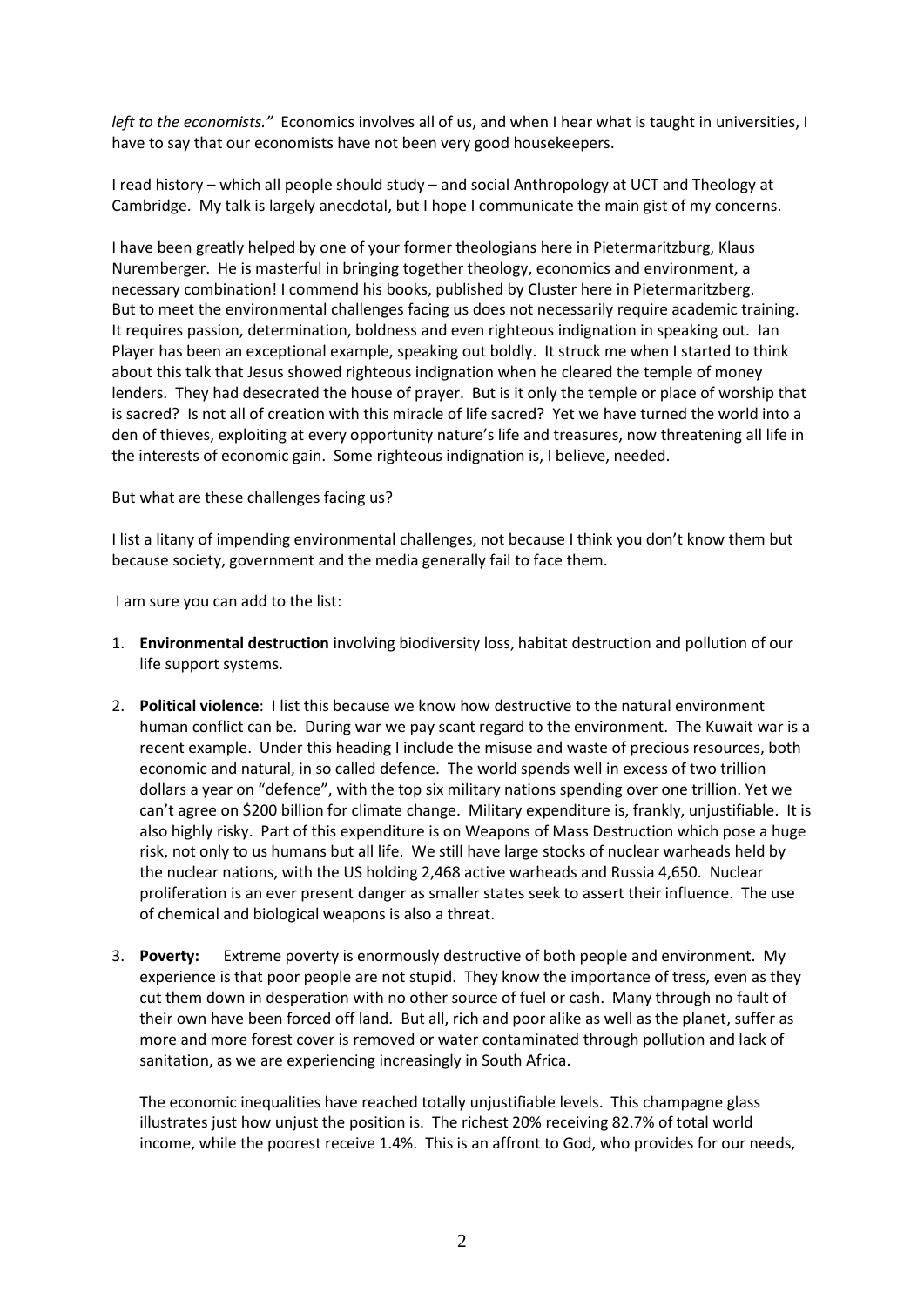not our greed. It is a clear indication of the moral bankruptcy of our present world economic system.

4. **Climate Change**: When we come to climate change we face the potential of global environmental destruction. The IPCC reports are conservative in their estimates because of pressures from countries with vested interests, but a member of the IPCC at UCT - a competent scientist – has said he had been advised to tone down his reporting as the worst case scenarios are so alarming that people might throw their hands up in desperation and conclude that we might as well eat, drink and be merry, for tomorrow – if not us, then our children – will die.

The position is alarming in the extreme. Foremost is the impact on biodiversity, which is the fundamental concern. I mention but some of the climate change threats:

**Melting of ice**: The melting of sea ice has no effect on sea levels, but the Albedo Effect of dark water instead of white ice means the absorption of more solar radiation. The melting of glaciers will have catastrophic effects for the hundreds of millions dependent on water supplied by glaciers.

The damage from the melting of land ice in Greenland and the Antarctic will be incalculable. Sea levels are rising. Even if marginally at this stage, it is enough to submerge Pacific Ocean islands.

Just imagine the impact if **sea levels** rose one metre, which is quite possible. Consider the impact on coastal cities and areas, home to two-thirds of the world's population. But how many billions would be forced to flee their homes if the West Antarctic and Greenland ice melted, raising sea levels by more than seven metres. You would have to come by boat to the island of Table Mountain! If the entire Antarctic ice were to melt away, sea levels would rise by at least 64 metres! Table Mountain has seen that before, but not since we were around.

**Tipping points**: The most alarming threat is tipping points. Irrevocable events in the ecosystem will happen when temperature increases reach a certain point. These events will be quite beyond our control. As sea temperatures rise, so sea water which is a carbon sink below 12 degrees C, no longer absorbs carbon. The Gulf Stream could be severely weakened or halted. The Amazon rain forest could dry out and become a massive source of carbon emissions instead of a carbon sink.

The El Nino weather periods would become more common and stronger.

**Methane gas**: Most alarming would be runaway global warming from the melting of ice and tundra and the release of methane gas. Twenty-three times more potent as a greenhouse gas than  $CO<sub>2</sub>$ , methane gas could rapidly hasten a spiral of higher temperatures, more ice and tundra melting, greater quantities of greenhouse gases, higher temperatures until our planet reaches more than a 6 degree temperature rise, making it pretty uninhabitable for much of life.

It is all pretty alarming. What is equally of concern is that while methane is more potent than carbon dioxide, its shelf-life, so to speak, is thirty years whereas  $CO<sub>2</sub>$  is going to remain effective in the atmosphere for the next 100 years. Temperatures are going to rise, and there is nothing we can do – except one thing which I shall come to in due course.

Since being asked to give this lecture I have fortuitously received two publications. The first is "The Greatest Challenges of Our Time" by Laszlo Szombatfalvy, from Sweden, whose booklet was distributed by the Tällberg Forum. His distinctive contribution is risk analysis which he applies to the challenges facing us. Risks, he writes, consist of two components: the possible damage itself and the probability that the damage will occur.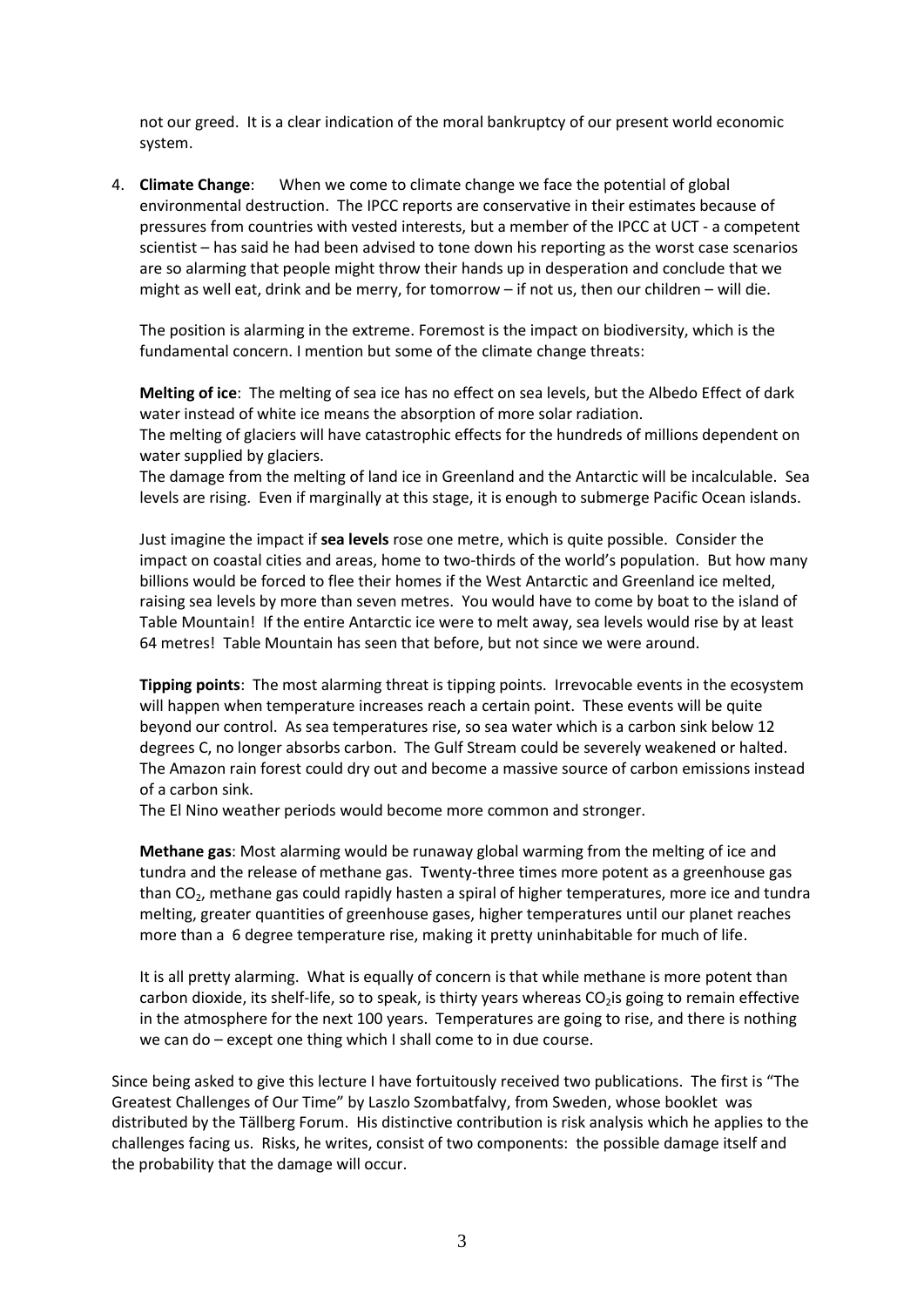As an example, he considers the risks involved in flying. Between 2001-2008 there were a total of 239 airplane accidents, about 30 a year. During the same period there were a total of 25 to 30 million flights globally. This means there was about one crash per one million flights globally. He then calculates the probability of a tragic plane crash not one in one million flights, but one in a thousand. We would then read of about 2,500 crashes per month, or 8 a day. If the world statistics were representative of the USA, we would then have 7,000 airplane crashes out of the 7 million flights taking off from American ground annually. Would there still be any commercial passenger air traffic? Not at all likely, he concludes. Neither public authorities nor potential passengers would accept such risk levels, even if they were "only" one per thousand.

I certainly flew here to give this talk in the expectation that I would arrive safely. I was not so sure of the drive up from the airport!

He then applies this to these four problem areas: environmental damage, political violence, poverty and climate change. In all four areas of he finds a very high probability of risk.

When it comes to climate change, even if we said there was only one in a hundred risk of runaway global warming, we would not tolerate that rate of risk for flying or driving, yet we seem blithely oblivious, or reluctant to act, when it comes to climate change.

**I want to ask why we have landed ourselves in this predicament of having to face such major environmental challenges, then to ask why we have not faced the risks involved and finally consider what steps need to be taken to meet these challenges and – hopefully - confront or ameliorate them.** 

I see two overriding causes for the environmental challenges confronting us: Population and consumerism or over-consumption or.

Let us look at each.

# **Population**

Human population is the great unspoken threat. It used to be spoken of frequently in the nineties. I don't know if it was following the Cairo Conference that we stopped hearing about it. My recollection is that Cairo said that people needed to be lifted out of poverty and reach an economic and educational level before they limited their family size. It also, rightly, said that women needed to be educated and empowered, and the guilty seemed to be the unholy alliance of Islam and Catholicism upholding patriarchy.

The position is that since the start of industrialization world population has increased 8.5 times, from 800 million to 6.8 billion. At its present rate of increase of 1.2 percent annually, there will be 12-13 billion people in fifty years. I believe the UN forecasts 9 to 10 billion before we level out. I find it difficult to envisage that. I think famine, plague, or war will afflict us. This is hardly a civilised, responsible solution, but when I look at our own country I see impoverished rural communities in the former homelands, characterised by children everywhere on lands that are already overgrazed and eroded, or in overcrowded informal settlements with scant provision of basic essentials such as sanitation and potable water, and again, children everywhere. We already fail to provide for our present population. How are we going to cater for double the population?

Kate and I have recently attended a British Council climate change workshop in Ethiopia of religious leaders of Africa. We undertook a field trip prior to the conference in this fascinating country.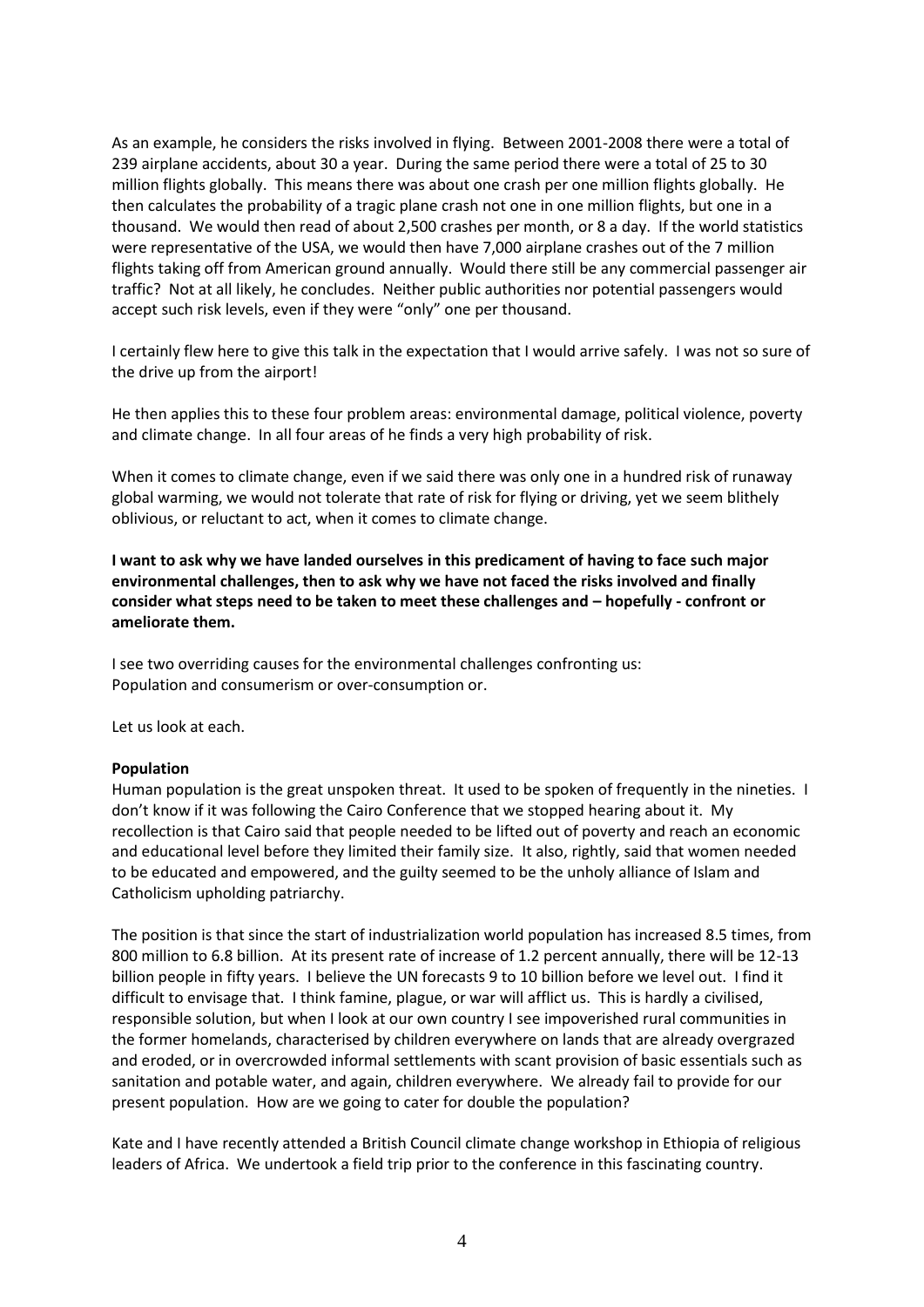Because of the influence of religious leaders in Africa, it is hoped that faith communities can play a part in assisting communities to adapt to climate change. Ethiopia could be said to epitomize the predicament we are in. Now with a population of nearly eighty million, we found almost every inch of this fertile volcanic land utilized for food production. Where the fields were not planted to the edge of the road, they were heavily overgrazed by the abundant cattle, goats and sheep. There are no fences. The animals were herded by men or young boys and girls.

Ethiopia, we were informed, had forty eight percent indigenous forest cover fifty years ago. Now it is three percent, with Eucalyptus found everywhere. The only remaining indigenous forests are surrounding the monasteries and churches. There was a great variety of food being planted, from tiff to sorghum, barley, wheat, oats, rice (a recent introduction) chick peas and beans. We wondered what steps, if any, the people themselves could take to adapt to climate change. The essential initiatives that could be undertaken would be the establishment of small scale dam and irrigation systems and the provision of renewable energy technology – all now well within the bounds of technology, but inaccessible without the political will of the rich nations of the world. With 85% of the population involved in subsistence agriculture, they are at present totally dependent on the whim of the climate. Climate change will bring disaster.

I vividly recall a car trip back from the Cape one January. The Eastern Cape was experiencing a severe drought. There had been little rain. As we approached Ugie we went through a terrific thunder storm. The sun came out after the storm and we saw water shimmering in the wellcontoured furrows and the maize glistening with the fresh rain. We then descended the Devil's Elbow to the former Transkei and hit another heavy thunderstorm. As it cleared, we saw a river of brown, muddy water sweeping off the bare land and down the three metre donga, rushing to carry the last remaining bit of topsoil to the browning ocean. Too many people had been forced to eke out an existence on too little land. Look at any of our rivers in a summer of good rains and see them carrying South Africa's biggest export, our topsoil, to the seas. It is so clearly visible if you fly along our coasts after being "blessed" with good rains. The same applied in Ethiopia. The Blue Nile Falls we renamed the Brown Nile Falls. [Brown Nile PP]

During my seventeen years as a Bishop in the former Transkei, on many a Sunday as I drove to a distant parish I would arrive depressed and filled with concern at the sight of the overgrazed, denuded landscape of that once beautiful land. My mood would be transformed by the wonderful lively and enthusiastic spirit filled worship, but I wondered about the future when I looked at the many children who would gaze at me with great expectation. What is their future on a land already over-extended?

Increasing populations require more resources, land, water, food – and as prosperity increases so does the demand for more resources. So, we have to conclude that in spite of the silence on the subject, the issues of population and poverty have huge impact on habitats and biodiversity, even though people don't use the energy resources demanded by the rich.

Many governments adopt the attitude that the question of population increase should be left to families and not the government. The stand of the Roman Catholic Church can only be described as highly unfortunate and even irresponsible. In 1995 the Anglican Synod of Southern Africa passed a resolution encouraging family planning.

Rabbi Hillel Avidan of the progressive Jewish Congregation in Durban, a long time advocate of environmental care, likes to remind people that we have long fulfilled God's command in Genesis 1 to go out and populate the world!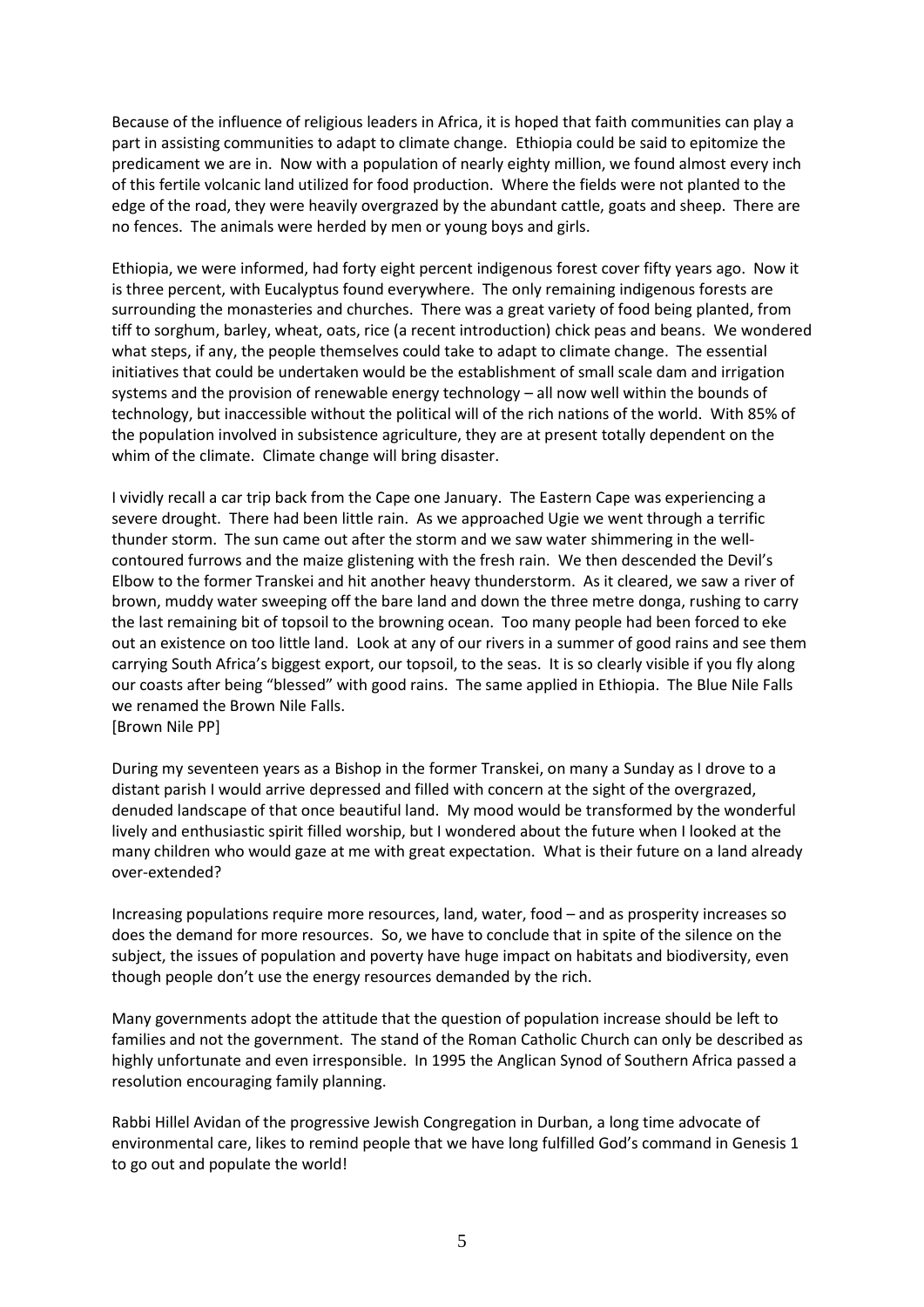## **Consumerism**

The second cause of the environmental challenges facing us I describe as consumerism or overconsumption.

It's an old debate. Which is more damaging, over-population or over-consumption? The issue is epitomised by this cartoon: *Too many kids; Too many things*. [PP Cartoon)

We have all heard the rich – that could well be us – saying *"There are just too many people in the world. That is why deforestation, erosion, water shortages and extinctions are taking place."*

The poor, if they have a voice, can rightly complain of the inequity that others can live in luxury while so many live in squalor without clean water, sanitation or food and that we use thirty or even fifty times more energy in a lifetime.

Professor Ernst Conradie at UWC, who has written so deeply and prolifically on the environment from the Christian perspective, has written that since his two children will each use more than thirty times the energy and resources of a child in Mozambique, it is as if he had had brought sixty children into the world. Yes and no. At the same time those sixty children in Mozambique, or Malawi or Ethiopia will cut firewood, graze animals, plough in unsuitable locations and have a huge impact on an already over utilized land.

We have considered how damaging over-population is, but I have to come down on consumerism as the more guilty party. The poor may be responsible for biodiversity loss – which is the real danger – but it is climate change that will be a cause of massive biodiversity loss and who and what is causing climate change? It is the rich, so called "developed" nations that have established a life-style standard that is now totally unsustainable. And what has caused this? We now get to the nub of what I need to talk about – our economic system.

Over-consumption, or consumerism, is so dangerous because it is driven by our current neo-liberal economic system that flourishes on our instinct of self-centredness, acquisitiveness and greed and is premised on covetousness, the last - you will recall - of the prohibitions in the Ten Commandments.

Because it appeals to our basic desires of "I want," consumerism has become, in the words again of Ernst Conradie, the most successful religion the world has seen. It is sweeping the world. Look at India and China, but you don't even need to go outside our borders. Look at our own country  $-$  it is flourishing. But it has within it the seeds of our destruction. Far from achieving our liberation in South Africa, we have become economic slaves as we pursue our consumerist desires that have now made us the most unequal country in the world, with huge poverty levels and increasing environmental destruction.

And we fail to make the connection between inequality and crime and violence*.* We are the richest country in Africa, yet we have the highest crime and violence rates. Go to our neighbouring countries and you don't find the levels of crime we experience here. In our recent trip to Ethiopia where there is extensive poverty there is nothing like the crime found here. Why? I believe it is due to the inequalities of our society. If I lived in an informal settlement without clean water and sanitation and little prospect of a job I would deeply resent that others had so much more while I lacked basic essentials. I would be sorely tempted to resort to crime, whereas if we are all in the same boat you don't have that resentment.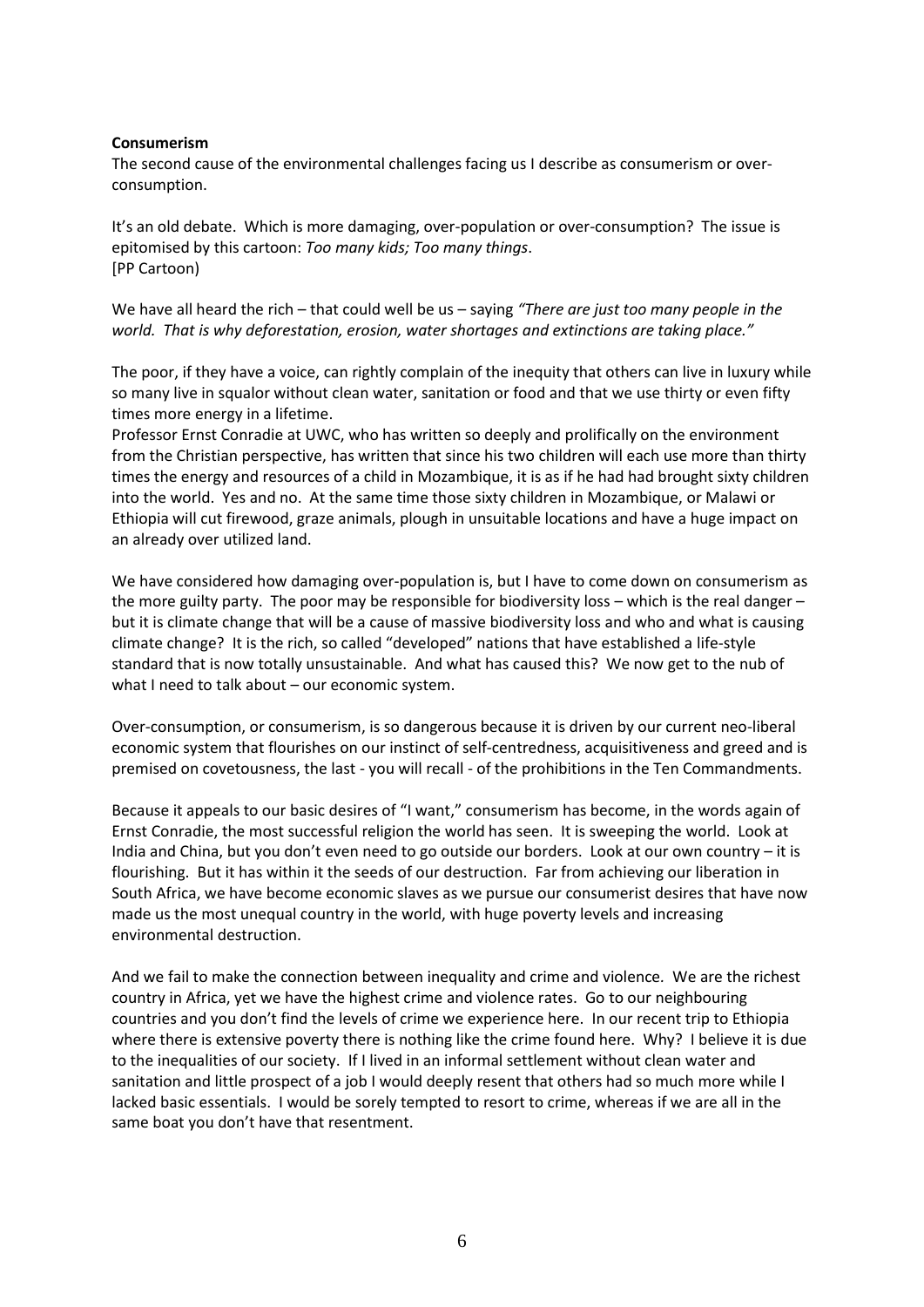My great disappointment following our democratic elections is that a government of the people – so soon after coming into power in 1994 – forsook Ubuntu in pursuit of neo-liberal capitalism, lured and dazzled by the glitter of consumerism. Africa had something inherently valuable, which could have been a gift to the world, in Ubuntu. In forsaking it, which we have done, we have sold our African soul to mammon, the age old temptation

We have been told that we can't serve God and mammon. If there was ever an age when were bowing down to serve mammon, it is now. Our economic system encourages us to pander to our self-centred instincts. But we have within us both self-centredness and generosity and other centeredness. These instincts can be controlled or encouraged by the mores, beliefs and structures of our societies. What do our present structures support? What are the ethos of our society and the priorities of our government? Overwhelmingly the answer is the creation and acquisition of wealth.

So how do we influence our basic instincts to be concerned about others – to be other centred? Is there a solution? I believe that it requires the reassertion of principles and values.

This is the theme of the other publication that landed on my lap, a fascinating book by Bruce Rich, a Washington lawyer who attended a panel I spoke at in Washington DC at the World Bank's Spring Meetings this year. He passed his book "To Uphold the World – A Call for a New Global Ethic from Ancient India" onto me, saying he thought I might find it helpful.

Bruce Rich introduced me to the Emperor Ashoka, born 2,300 years ago, whom I admit I had not met before. Amartya Sen, in his foreword to the book, quotes H.G. Wells: "Among the tens of thousands names of monarchs that crowd the columns of history……..the name of Ashoka shines, and shines almost alone, a star." He was a mighty ruler, the third Mauryan emperor of India, his territory stretching from Afghanistan to Bengal and beyond. But his name is honoured today, not because of the size of his empire, but for the ideas he championed and his well-remembered deeds, like building hospitals - for people and animals - and erecting inscriptions on stone across the country about the nature of good behaviour and the regard we should have for each other, as well as his role in spreading Buddhism abroad.

Bruce Rich argues that the core of Ashoka's "essential doctrine" lies in the "reverence for life that goes beyond the role of the just treatment by human beings of one another: reverence for life upholds the world. Influenced by his conversion to Buddhism, his basic belief is in the fundamental value of all life.

The fascinating aspect of this study is that Emperor Ashoka is counterbalanced by Kautilya, principal adviser to Ashoka's grandfather, the first Mauryan emperor Chandragupta, and author of *Arthasastra,* translatable as "Economics." He believed people could be made to behave well only through the force of restraint and punishment. What is so exceptional is that Kautilya is the first thinker in history to place economics as the overarching organizing principle and priority of society. He is modern in seeing economic prosperity as both the underpinning and the goal of society and the state.

Ashoka promoted Dhamma, defined in his various edicts and inscriptions on 21 major rock pillars, as a secular ethic of non-violence, charity, compassion, tolerance, social welfare, good governance, purity of heart, respect for parents and kin, protection of animal and plant life, and frugality. His multiethnic, multicultural state was built on fundamental values of tolerance, non-violence and respect for all life, including abstention from killing animals. Bruce Rich frequently makes the point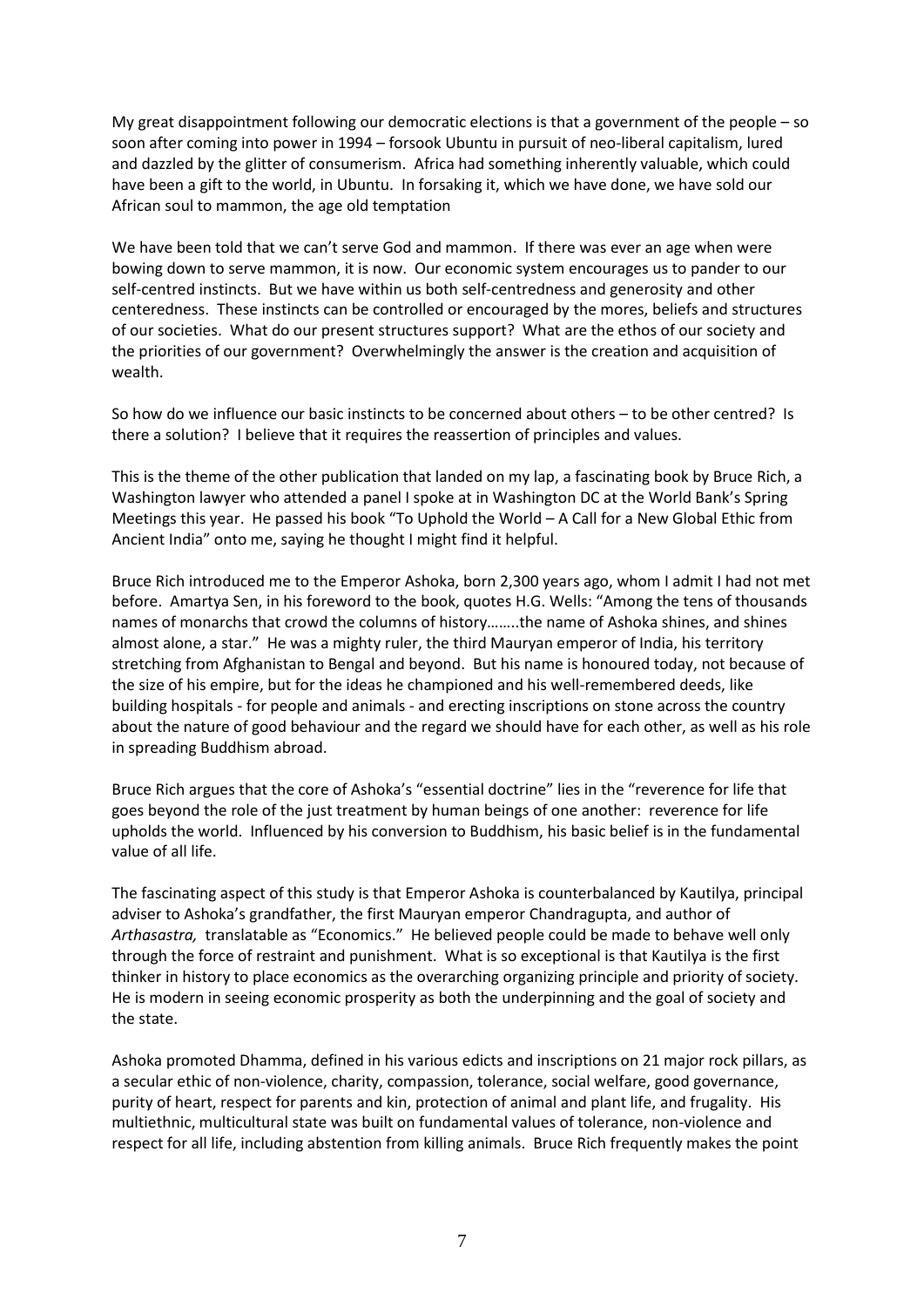that there was greater tolerance and respect for life then than in the last few decades in Washington DC!

I want to read a few quotations from this fascinating book:

Adam Smith from his "*The Theory of Moral Sentiments" says* "*Justice is the main pillar that upholds the whole edifice….If it is removed, the immense fabrick of human society…must in a moment crumble to atoms."* It is justice that upholds society, not the pursuit of economic gain. [Bruce Rich: *To Uphold the World – A Call for a New Global Ethic from Ancient India*, p48,49]

Vaclav Havel sees the fundamental problem of our time as: the *lack of accountability to and responsibility for the world."* Page 163-4:

Hans Kung calls, above all, for an ethic of planetary responsibility in the place of the *"ethic of success,"* a new global ethic based on *"concern for the future and reverence for nature."* P. 164.

Francis of Assisi and Ashoka refer us back to the obvious – which globalized economic civilization relegates to oblivion – that we inhabit a world of other sentient beings, the welfare of whom we should respect and care for as an absolute end in itself, as a foundational principle of individual and social behaviour. Such an attitude of reverence for life carries with it the principle of non-violence toward all living beings. [Page164 -5]

Confucius wrote of the need for ethics and justice. Aristotle warned that there are two economic systems, greed and need and that it would be disastrous if we followed the greed system.

These principles are not only important because they are right, but because our own survival – as well as the rest of life – depends on implementing them.

The more we discover about life on this planet, the more we realize how intimate our relationship is with the rest of the living world. We are totally dependent on the well-being of the planet. Like parasites, we are poisoning and destroying the planet and we are paying the price.

Yet economic decisions, both here in South Africa and globally, are made paying scant regard to the well-being of the planet. Economic decisions drive our policy decisions. This I experienced at the World Bank in April when the President, Robert Zoellick, reported on economic recovery while I tried to point out there was little point in having economic recovery or, with reference to the World Bank loan for Medupi power station, having an abundance of electricity, on a dead planet.

We have considered the environmental challenges confronting us, arising, I have suggested, from over-population and over-consumption. What therefore is needed to transform the situation?

I believe the environmental threat from both overpopulation and over-consumption can be addressed by applying the principles of justice and equity, which are biblical but are called for by almost all religions. The essential new direction we must take is that justice and equity must be applied to all life, not only to humans. The first and fundamental principle is to recognise that we are totally dependent on the well-being of this planet – our only home – and that our priority must therefore be caring for this planet, its people and all life on it. We must place the planet first. Again, in biblical terms, we have been charged to be "earthkeepers." We must put planet and people before profit – and I hope I'm being *prophetic* in saying this!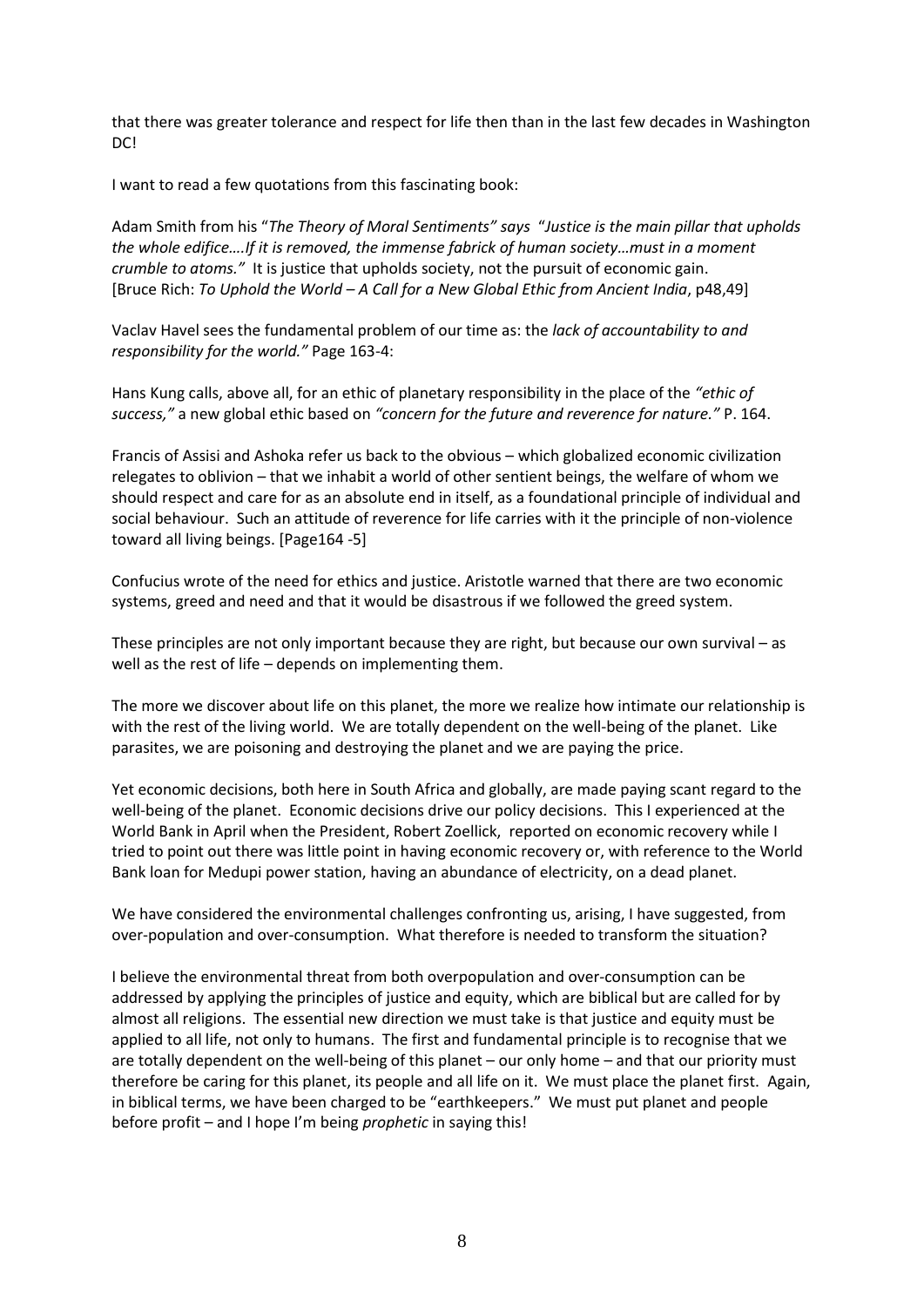This brings us to the core of the matter. Since I maintain that the primary cause of our current crisis is to be found in our present global economic system, to find a solution, we must radically transform our economic system. This is the challenge, but herein also lies our hope.

In simple terms, factors of production are land or natural resources, labour, capital and enterprise. It is held that there will be a natural supply and demand balancing these.

We have in our world today a position where capital has predominated while people and environment have suffered – alarmingly. Free marketers claim how much growth there has been under capitalism. They do not mention that in the same time the destruction of the environment has increased almost exponentially and the poverty levels have reached alarming proportions – at a time when there is more money and more resources than ever.

Capitalism is premised on growth, but how can that work on a finite planet?

I ask myself – occasionally! – if I am being purely Utopian in thinking our economic system could be otherwise? Has it not been proven with the collapse of communism that the capitalist economic system is the only way to go? See what phenomenal growth we have experienced since the era of Maggie Thatcher and Ronald Reagan. Look now at China. Since opening its doors to capitalism and outside investment, it is experiencing phenomenal growth as it seeks to lift its people out of a previous subsistence economy and lifestyle.

We have the G20, the World Bank, the political leaders of the world, our own leaders with a daily mantra on SABC that economic growth is the solution – the only solution. It permeates every level of society. It may have been as long ago as a decade that I was at a Synod with a Professor of Economics, from a worthy university but not here! I told him how excited I was reading Klaus Nuremberger's books. Shaking his head, he responded that as economists, they can't take him seriously.

Discussing this with a student friend of my daughter, Rebecca Murdoch described her experience of Economics at UCT. I asked her to put it in writing. I think her response worthy of quoting:

*"As the only social science student majoring in Economics in my year, I was very disappointed at the almost complete lack of critical engagement with the economics curriculum taught at university, especially in first and second year. Indeed, it seemed most students from commerce, finance and business studies would graduate without ever having critically engaged with the likes of economic theorists such as Adam Smith, John Keynes or Karl Marx. Instead, students diligently yet unquestioningly went about studying economics based on the bourgeoisie market capital system. Demand and supply, cost minimization and profit maximisation were the order of the day in a world of profit-seeking and money-driven men and women. Taking what I had learnt from political philosophy into the economics classroom only drew blank looks from students who in their wildest dreams had not imagined an economic order serving any purpose other than profit. Had they not heard of a 'developmental' economy? A 'pro-poor' economy? A 'feminist' economy? Even a 'green' economy?* 

*I discovered that university economics, devoid of ethics and historical and political contextualisation and interpretation, was instrumental in a society that puts profit before people. By failing to locate South Africa's economy in its transitional and developmental context, students were tragically discouraged from asking the question that South African*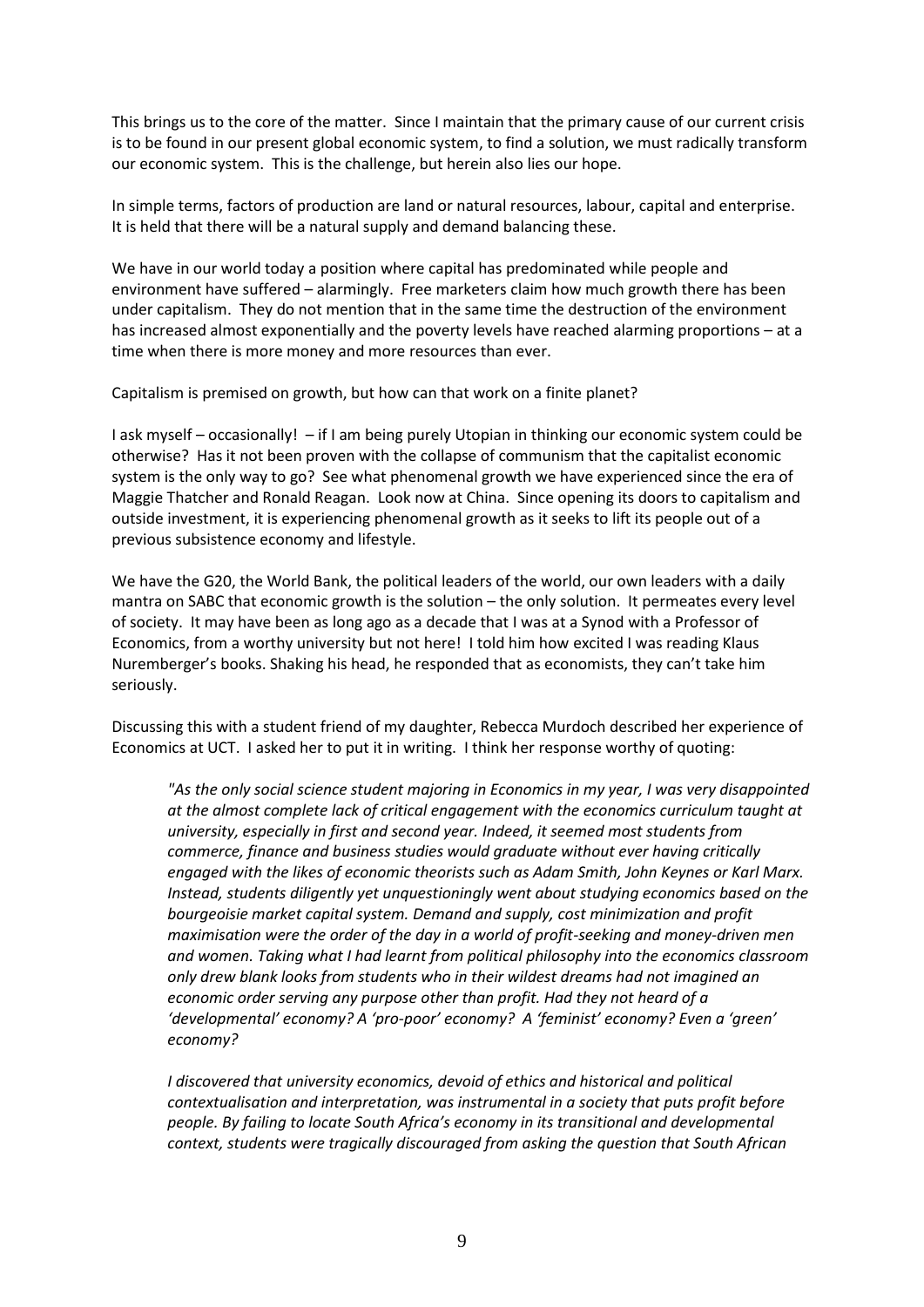*universities, even those in commerce, finance and business, should be asking – what kind of society are we seeking to serve?"*

No wonder I hear of "economic autism", that economics is just not relating to the reality of the world. We talk of the three components of sustainable development being society, environment and economics. Our present policy is that economics dominates all. The reality is that all is subsumed in our life sustaining environment. Economics is but a tool to further the purposes and policies that we pursue.

Money has to be seen for what it is – a resource to be used by us. The market must not be worshipped as an independent god. We must use the market and money as the resource it is, not be slaves to it. There must be growth, because of population growth, but the right kind of growth – in education, health, productive labour intensive industry. Wealth is not the possession of money, it is health and relationships and security.

So why have we let the situation get so out of hand? Why have we not confronted the risks involved? Again, I put it down to the dominance of capital which has allowed and developed such economic injustices. Consumerism is encouraged by capital. Be aware too that the media is controlled by a handful of moguls who obviously want the capitalism that is benefiting them so much to continue and flourish.

I need to say here that in no way do I want to quench individual initiative and enterprise. It is important that we are free to pursue our enterprises. The problem is that, because of our innate greed and self-centredness, we are frequently irresponsible and immoral in our pursuit of wealth. I cite the slaughter of rhino as one example. There must be constraints for the greater good. I also point to the power and greed of many multi-national corporations who, in their pursuit of profit, have impoverished and denied freedom – I would even say – enslaved millions around the globe. I want to mention some of the absurdities of our pursuit of profit maximisation and efficiency. Some are not only absurd, but downright immoral in the face of our environmental challenges. This was brought home vividly by two recent films: Food Inc. and Eating. In Food Inc. we see how drive in restaurants became the vogue in the USA. Then two brothers developed a system where they did not actually need chefs, but with a well developed production line using less skilled labour, they could roll out hamburgers faster, cheaper and more efficiently. So they could be cheaper, so they could expand – around the world. The trouble is that when you see that translated to the "efficient" abattoirs you see the mass slaughter of animals by the thousand. There are now only five major abattoirs for the United States. It is cheaper and more efficient to raise cattle in feed lots, but fed with antibiotics because of the way they are reared.

The mass production and slaughter of cattle, pigs and chickens is contrasted with an organic farmer who grazes his cattle on the pasture on his farm, his cattle fertilize the soil and they don't need antibiotics. Maybe it costs a bit more, but the American corn and meat industry is so heavily subsidized that we don't calculate the full costs, not only by the way we treat other sentient beings, but with the growing obesity and health risks of a meat intensive diet. We also cut Amazon rain forest to grow maize for cattle, exacerbating climate change. The meat industry is responsible for eighteen percent of greenhouse gas emissions. Add to that, if we fed all the grain to people that goes for animal feed, we would have more than enough food. But the capitalists might not make as much money.

I won't eat in a MacDonald's, not only for these reasons but because they knocked down the old bakery here in Pietermaritzburg to build a drive through restaurant, and your city fathers allowed it!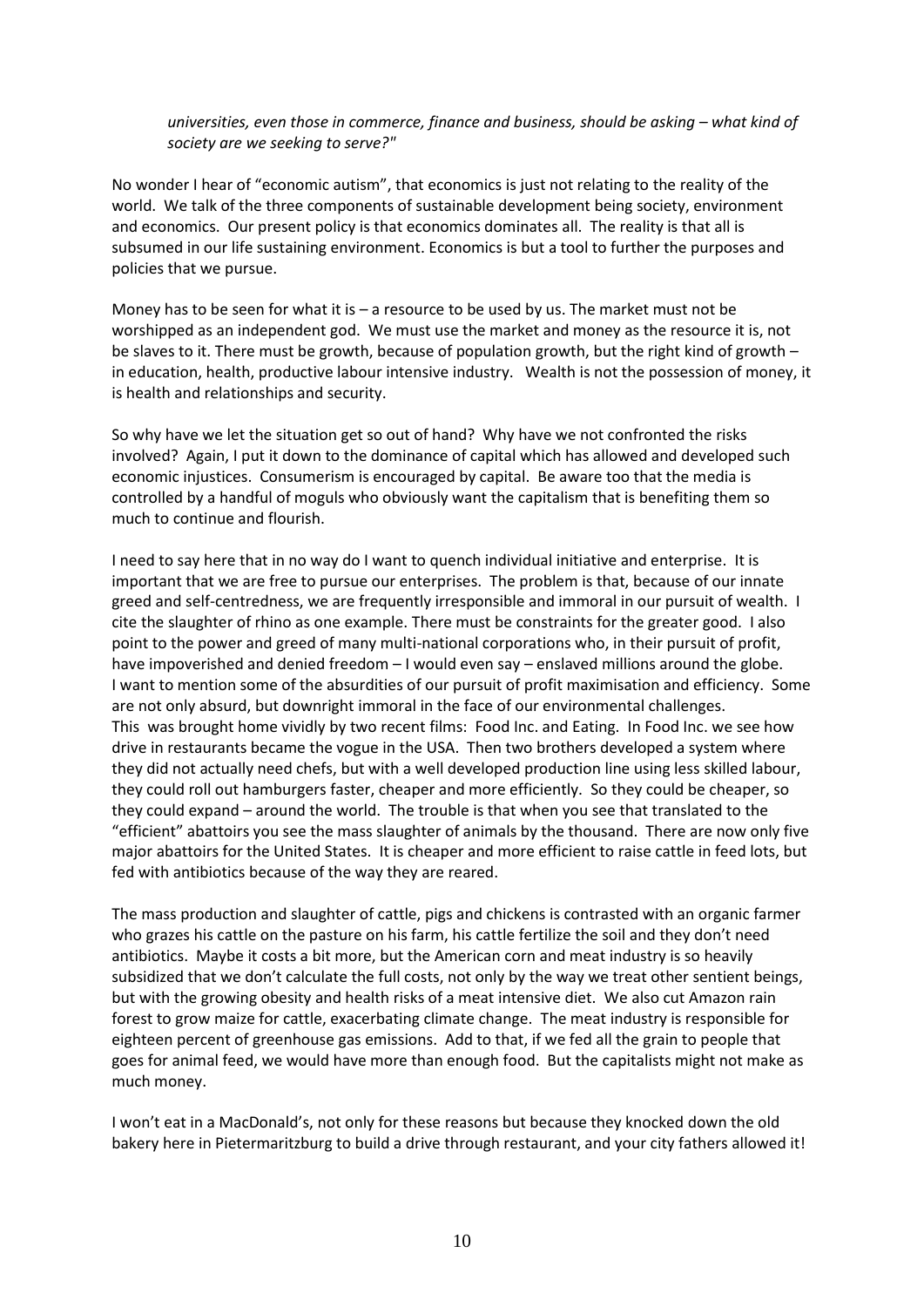Briefly, look at the fishing industry. We are killing this incredible resource because we won't fish sustainably, instead use nets a kilometre long and long lines 30 kilometres long, so we can be more "efficient" and maximizes profit. See the film "The end of the Line."

Why are we polluting and killing the world with plastic bottles and containers? One reason is that it is convenient and more attractive, so it helps sell the product. The other, of course, is that it is cheaper to use a new container than reuse the old one. Consider the billions of containers – even wine bottles! – that are dumped or, possibly, recycled. Every time I fly I see containers and utensils being dumped. Think of the jobs that could be created if we reused containers. It does not happen because it would cost more.

This does not mean I am against efficiency per se. We desperately want Transnet and municipal sewerage plants to function efficiently. The competition between motor manufacturers is bringing about far greater fuel efficiency.

But we have to ask what the motive is for greater efficiency? is it for profit or for the betterment of humanity and the planet?

We desperately want Eskom to promote energy efficiency. If they did so, it would save having to build two new coal power stations. I have to say it: Eskom is now an absurdity and an anachronism and I am not saying this behind their back. I have written to them and the Ministers concerned. With the recommissioning of Camden power station on Saturday - with Grootvlei and Komati still to come - we heard the media release from Eskom that they are to invest R385 billion over the next five years. This will double our capacity and ensure our energy security.

If you have not followed the IRP2010 saga, please do. You will find it on the Department of Energy's website. This is laying out South Africa's energy plan for the next twenty years, but in effect, the next fifty years because you won't want to scrap a R140 billion investment in a new coal power station prematurely.

In this plan we will complete Medupi and Kusile coal power stations and from 2023 bring on stream six new nuclear plants. We have to sign contracts early next year to get in line for nuclear equipment, we are told. Where will this money come from? For coal, Eskom could not raise the money from merchant banks, so obtained loans for Medupi from the African Development Bank and the World Bank. As far as I know, we have still not got the money for Kusile, but we have already signed contracts worth R40 billion. When it comes to nuclear, where will that money come from?

I quote a comment from Amory Lovins, from the Rocky Mountain Institute, and energy consultant: *"The world in 2008 invested more in renewable power than in fossil-fuelled power. Why? Because renewables are cheaper, faster, vaster, equally or more carbon-free, and more attractive to investors. Worldwide, distributed renewables in 2008 added 40 billion watts (South Africa's total!) and got \$100 billion of private investment; nuclear added and got zero, despite its far larger subsidies and generally stronger government support. From August 2005 to August 2008, with new subsidies equivalent to 100+% of construction cost and with the most robust nuclear politics and capital markets in history, the 33 proposed US nuclear projects got not a cent of private equity investment."*

If the US can't attract investors, or insurance cover for nuclear energy generation, how will we? It can only come from the Government, and that means our taxes. Six nuclear plants will cost what - a trillion Rand? The R385 billion we are investing in coal leaves the amounts we spent on the arms deal and our stadia standing.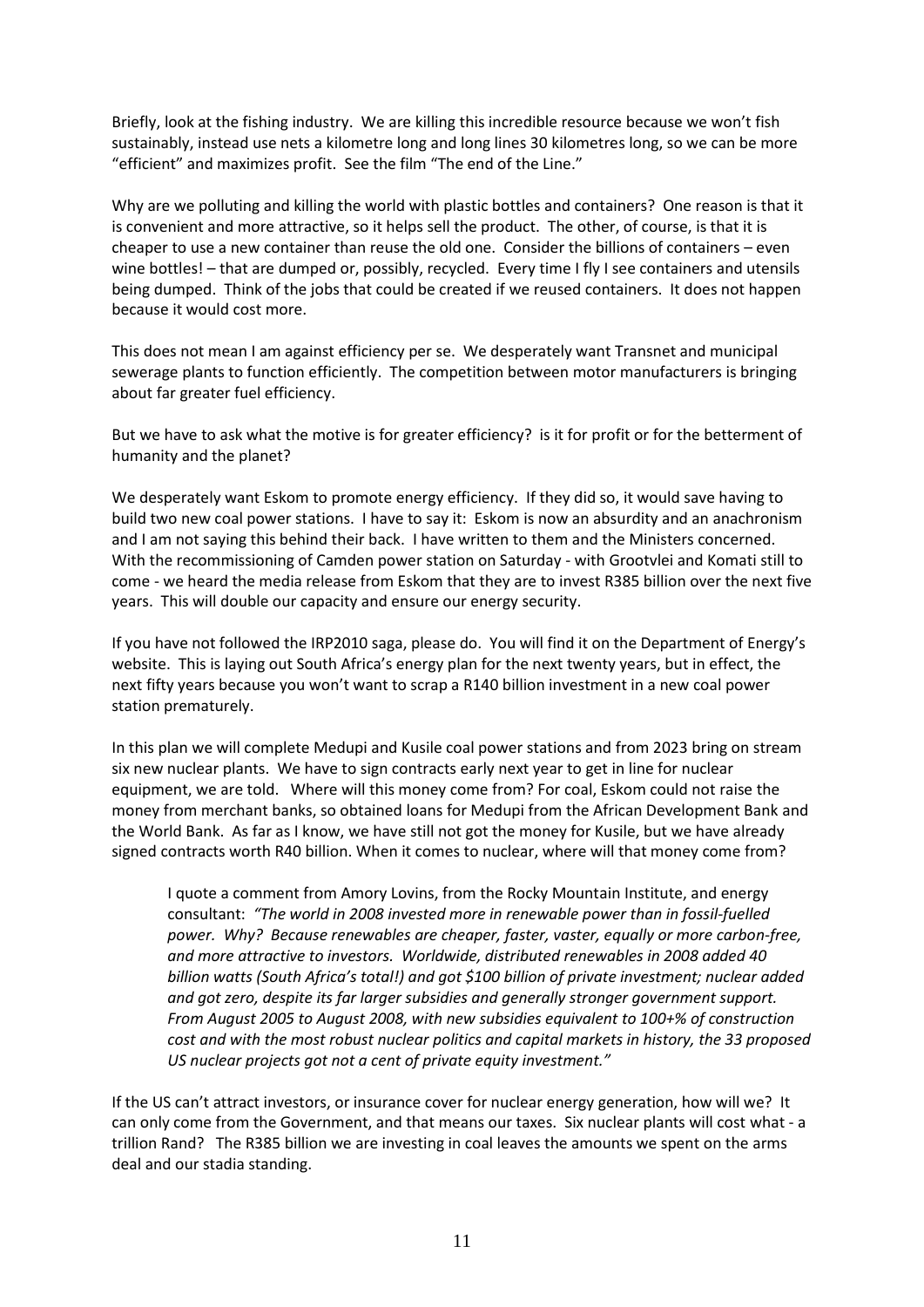Contrast this with the fact that we have the best solar and wind resources in the world and that investors are queuing up to invest in wind. All we need is for the Government to open the door and – I like to add – end Eskom's monopoly.

In November 2009 Scientific American carried an article "How to get all energy from wind, water and solar power by 2030."

As it is, we are set to build the third and fourth largest coal power stations in the world, emitting thirty billion tons of  $CO<sub>2</sub>$ . Why are we doing it, against all reason? I can only conclude that those with power have vested interests in the coal industry, with the knowledge that nuclear generation is going to involve huge sums of money with great potential for corruption due to the secrecy of nuclear deals. SAFCEI'S media statement says that the IRP2010 is a plan for the smelting industry. Capitalists will benefit. People and planet will pay a heavy penalty.

Clearly Eskom's decision making is clearly dictated by financial considerations. If you doubt that, I refer you to "Electric Capitalism", edited by David McDonald and published by HSRC Press. When Eskom was established it was to be a service provider, but its mandate was changed to operate on business lines. I think we sometimes wonder if it is doing either successfully.

Eskom's policy would be absurd if we considered the finances only. Add to this the reality of climate change and it becomes immoral that we should pursue the path of pollution. I said earlier that there is only one thing we can do to ameliorate, or mitigate, the effects of climate change, and that is to start reducing emissions urgently. I have a WWF report that shows that if we want to generate sufficient renewable energy capacity to replace our present reliance on coal and nuclear, we need to start doing so seriously by 2012, and that we should also start reducing our emissions by then. The Stern report said the sooner we start doing so, the less costly it will be, requiring only 1% of world GDP.

No country, including ours which is guilty of 50% of Africa's emissions, can claim carbon space. What developing countries can claim is ecological debt from the rich countries that are responsible for our having got into this predicament, so that developing countries are assisted with renewable energy to leapfrog the fossil fuel era into the clean solar era.

The UNFCCC COP 17 is to be held in South Africa at the end of next year. Having hosted the World Football Cup, we will now host the world climate cup. It is our prayer that Africa will raise its voice for a meaningful agreement that places the future of the planet at the centre of negotiations, not financial considerations. The faith communities are planning to be involved in trying to ensure that we decide on principles of justice and not financial expediency.

As host country we hope that South Africa will set an example by turning to renewable energy and reducing emissions. We must do the right thing, regardless of what other countries do. It is like disarmament. You can't wait for the other country to act first. We surprised the world with our democratic elections. It is now highly important that we continue on the line of making principled decisions based on justice. If we turn to renewable energy, not only would we be doing the right thing for the health of the planet, we would become a leader in Africa, and create thousands of jobs.

Here is the key. Just as we had to abolish apartheid and establish justice among people, so we have to establish planetary justice if we are to have peace. The government's and World Bank's policies of high energy and high capital are on the completely wrong trajectory, but beloved of capitalists as machines are easier to manage than people! Fossil fuel has brought about huge sources of energy.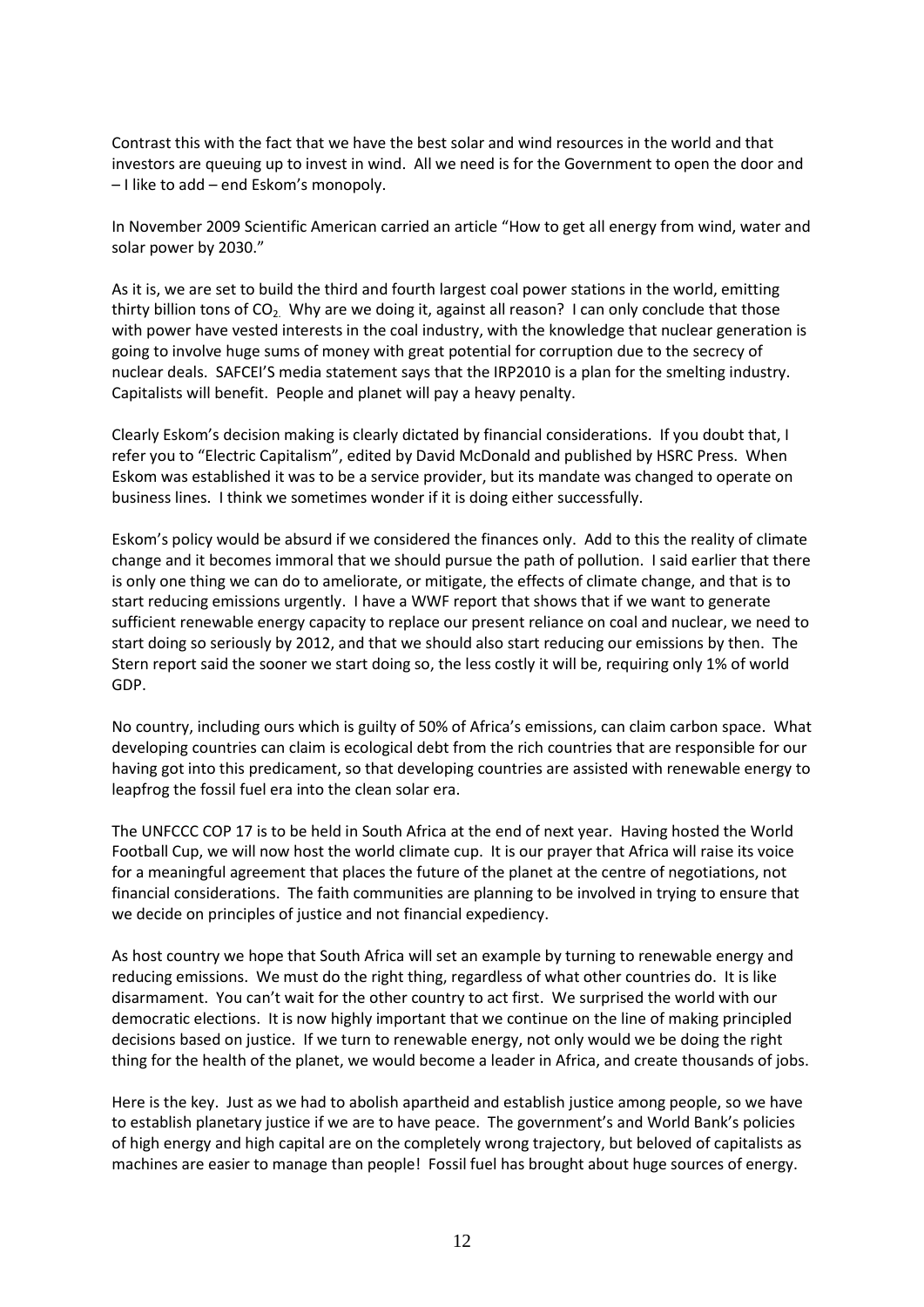It has also allowed for huge inequalities, and it has done millions out of work. South Africa's biggest social problem is unemployment. The answer is not to build more power stations but to equip people and enable them to find their own solutions. There are still three million homes without electricity. Don't try to solve that with a centralized grid system, but with renewable energy. I doubt that we will do it because of the power of the fossil fuel lobby.

These must be that we live in harmony with the rest of creation. How do we do that?

It is an absurdity that politicians of the world – and our country! – continue to jostle for power when the planet is facing a life threatening cancer. Just as the Allies banded together to confront the forces of fascism and totalitarianism, and just as the UDF was formed to fight the heresy and practice of apartheid, I hope – and pray – that the nations of the world will come together to confront these huge environmental threats facing us. They are sufficiently serious to warrant the coming together of nations. Whether we humans will realise this in time remains to be seen.

South Africa showed the world that a way forward is possible. We are one of the few instances in history where those in power handed over, or shared, before an all-out conflagration or war. We now face a global apartheid with those with wealth and power wanting to continue on the path of wealth creation at all costs – despite the consequences for the poor and the environment. When you look at the policies of rich nations, there are so many similarities to the apartheid regime, where privilege and wealth was maintained by the force of arms until it had to buckle under the sheer pressure and demand for justice.

In the face of global apartheid, can we do this with globalisation?

While preparing this paper, WWF's Living Planet 2010 report was published. Among other points it stated:

- Subsidies in energy, fishing and agriculture drive and over-consumption and are harmful to humanity.
- Our survival means making fundamental changes to our economies.
- To live sustainably we need to make big changes in energy and food.
- It is possible to provide renewable energy for all.

# **What do we need to do?**

# **Transcendent values**

Transcendent values need to be upheld by all nations. "The supreme challenge," to quote George Soros, "Is to establish a set of fundamental values that applies to a globalized society". These values are upheld by the religions of the world, particularly the values and principles of justice and equity.

The crises facing us call for a foundational transformation of our economic structures. We are not going to turn this economic juggernaut around easily. The Declaration at Cochabamba, Bolivia in April 2010 may blame Capitalism, but we won't easily convince the Americans. So we should make a start by implementing full cost accounting.

Here I look to the economists for the details. A start must be made with the universities teaching sustainable economic policies!

I ask what the motivating, driving forces in life are? Survival is the basic instinct, but beyond that, is it to acquire wealth? Status, fulfilling one's ego? Is it to establish a better world for our children, or a more sustainable planet? For some, is it to further the Kingdom of God?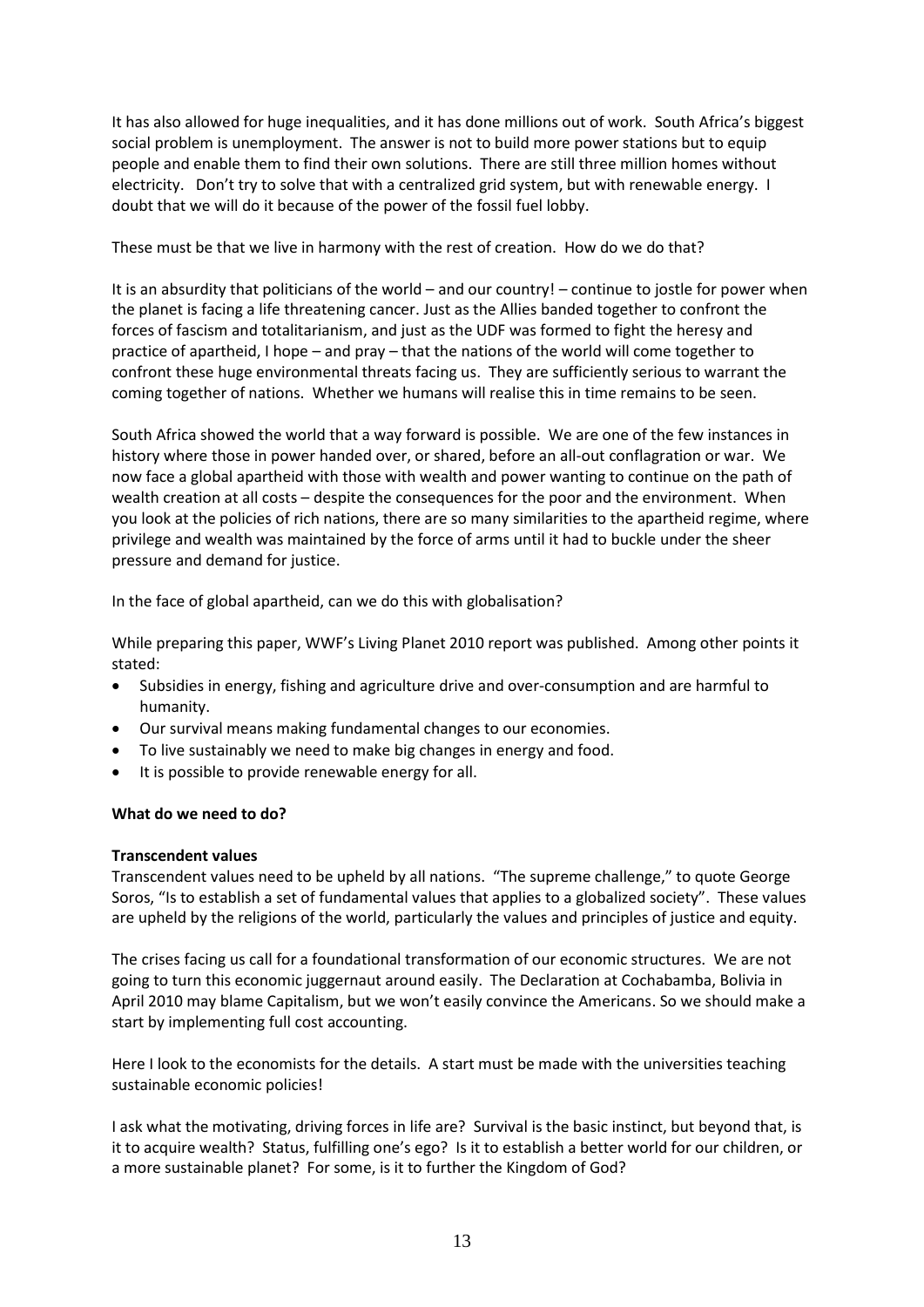## **Consumerism**

The Worldwatch Institute State of the World report for 2010 calls for a transforming of cultures, from Consumerism to Sustainability. This is crucially important and challenges our present economic system head on. Instead of our culture encouraging the acquisition of wealth and possessions, we devote our energies to bringing about a more sustainable world. What did you accomplish in your life? Was it a R20 million Aston Martin and a Waterfront mansion complete with yacht, or did you develop good relationships with all around you and actually help to save some species from extinction? I often think that instead of the wealthy – and corporations – spending money on football stars or yachts in the America's Cup, far more significant would be to invest in protecting, for example, the Great Apes.

We can do it if we change our culture. Adam Smith wrote pertinently:

"What is the end of avarice and ambition, of the pursuit of wealth, of power, and preeminence? Is it to supply the necessities of nature? The wages of the meanest labourer can supply them. ... It is the vanity, not the ease or the pleasure, which interests us. But the vanity is always founded on the belief of our being the object of attention and approbation. The rich man glories in his riches, because he feels that they naturally draw upon him the attention of the world."

Let us draw attention and fame to those who are serving and saving the world and all life in it.

#### **Earth Jurisprudence**

Earth Jurisprudence must be developed and endorsed by the nations of the world. We have in South Africa a leading advocate in Cormac Cullinan, author of *Wild Law*, who helped draft the new constitution of Ecuador which recognises the rights of Mother Earth. He has also helped draw up the Universal Declaration of Rights of Mother Earth at Cochabamba in April 2010, and the Global Alliance for the Rights of Nature.

I must read you Archbishop Desmond Tutu's endorsement.

*"Successfully addressing climate change and healing the damage which industrial civilisations have done to Earth will require more than new technologies and market mechanisms. It will require a fundamental transformation of our relationships with Nature. We are not masters of Earth, entitled to dominate and exploit her 'natural resources' for our own selfish ends, but privileged participants in a wondrous and sacred community of life. Bringing about this transformation and creating viable human communities that live harmoniously within the Earth community will require committed and concerted action. The Universal Declaration of the Rights of Mother Earth calls upon each of us to embrace our kinship with all the beings of the Earth community and to recognise, respect and defend the rights of all. Now is the time to answer the call."*

# **Global Regulations**

At the same time it is essential that we arrive at global regulations regarding carbon emissions but even more important regarding biodiversity loss. Since we live in a globalized world with a globalized economic system, it follows that we must have global regulations for the protection of people and planet. The days of nations are rapidly becoming outdated. We need a body that can give oversight for the well-being and flourishing of the entire planet and its people. This does not mean that we cease to operate on a regional basis with national football teams but that we recognise a global interdependence! When one part of the globe suffers, we all suffer the pollution or destruction that is occurring.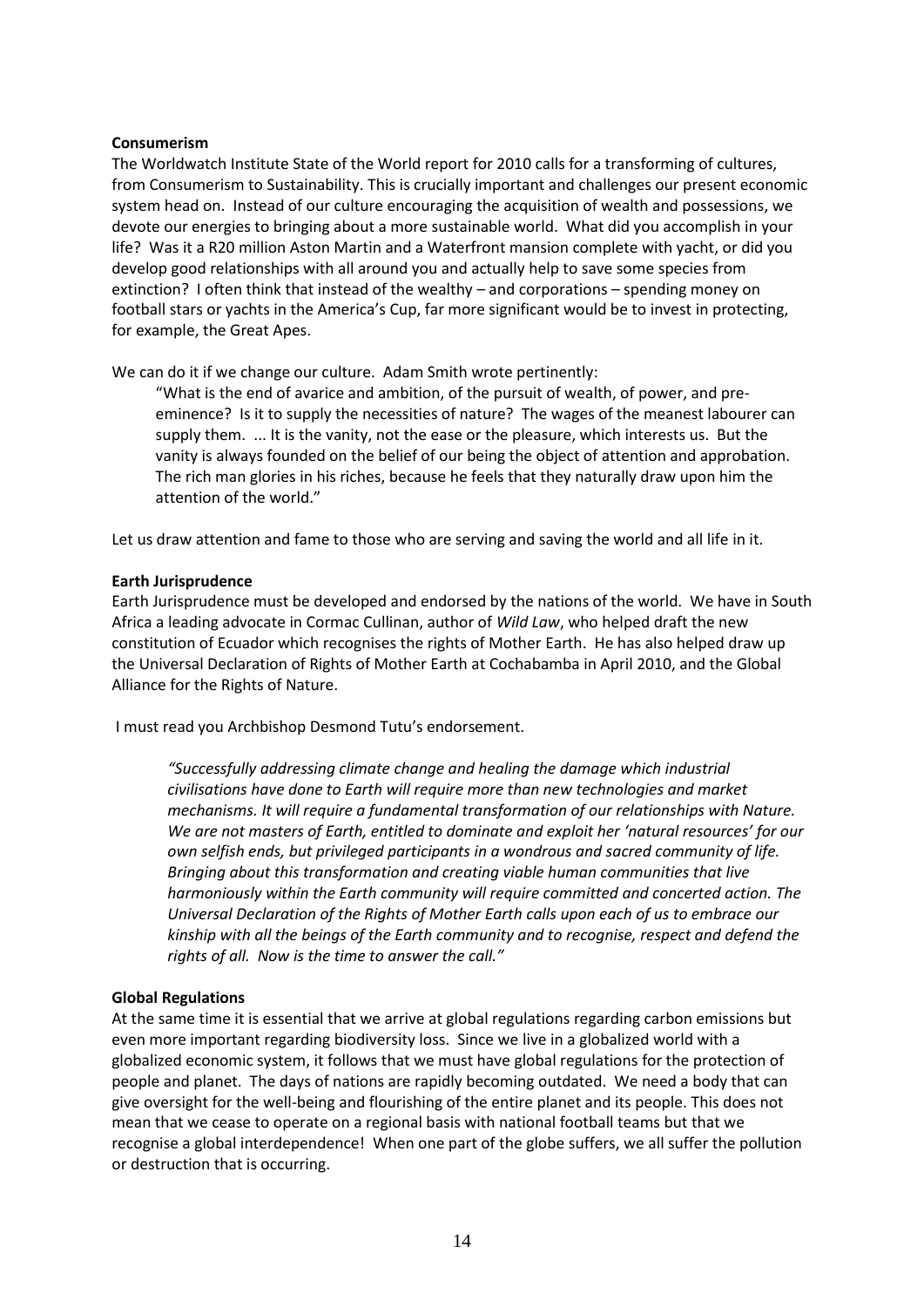# **Global Currency**

With the current debate about currency exchange, I really wonder why we can't envisage a global currency. Using the US dollar in Zimbabwe, seems to have brought some stability to their economy. Can we not envisage a global currency?

#### **Global Energy**

At the same time, should we not envisage a single price for energy? This applies to the price of oil, what about coal and electricity? Would this not help present the export of polluting smelters to developing countries because of subsidized electricity prices, such as happened in our country?

#### **Global Justice and Equity**

In pursuing justice and equity, we would be on the path of overcoming the immoral poverty of our present day world. By establishing justice people can help themselves in overcoming poverty. In establishing justice there will no longer be the need to spend vast sums on so called "defence." This would unleash resources to meet the challenges of climate, develop small dams for subsistence agriculture, and stem the horrific soil erosion and desertification occurring throughout the developing world – in short, to overcome environmental degradation and meet the MDGs.

#### **Democracy**

Democracy is so important, as it allows people to be accountable and take responsibility for their own lives. With democracy, justice and equity, people will be able to live in security, hereby not needing to rely on large families for their security. Wangari Maathai says that if we want peace, we must have equitable access to natural resources and democracy.

#### **Role of SAFCEI**

I believe the faith communities have a crucial role to uphold the values that I believe God calls us to. We should promote them. This of course means overcoming the heresy of "prosperity theology" found in some religions, at a time when we face such environmental challenges.

The faith communities have a crucial role because what we have to confront, in brief, is greed, which is encouraged by our consumerist society and the self-centredness of our Western individualism. I also believed that Christianity, and most religions, are about being concerned about others, but now not only concerned with us humans, but all life.

SAFCEI an example of the faiths recognizing their similarities – which are far greater than their differences – and uniting for Eco-justice,

#### **Boldness**

How do we bring about the necessary changes? You don't need an environment degree. You need to listen to that gut feeling that says *"The way the world is going is wrong. We have got to change it."* Then speak out boldly, all of us. That is what Ian Player did. That is why we pay tribute to Ruth Edgecombe. That is what has brought about every change.

My last quotation is from Max Weber: "Certainly all historical experience confirms the truth – that *people would not have attained the possible unless time and time again they had reached out for the impossible. But to do that a person must be a leader, and not only a leader, but a hero as well."* (Page 95).

 The Faith Communities, the universities, all of us need to speak out boldly and challenge our political and economic leaders, and tell them we have got to change - before we have planetary